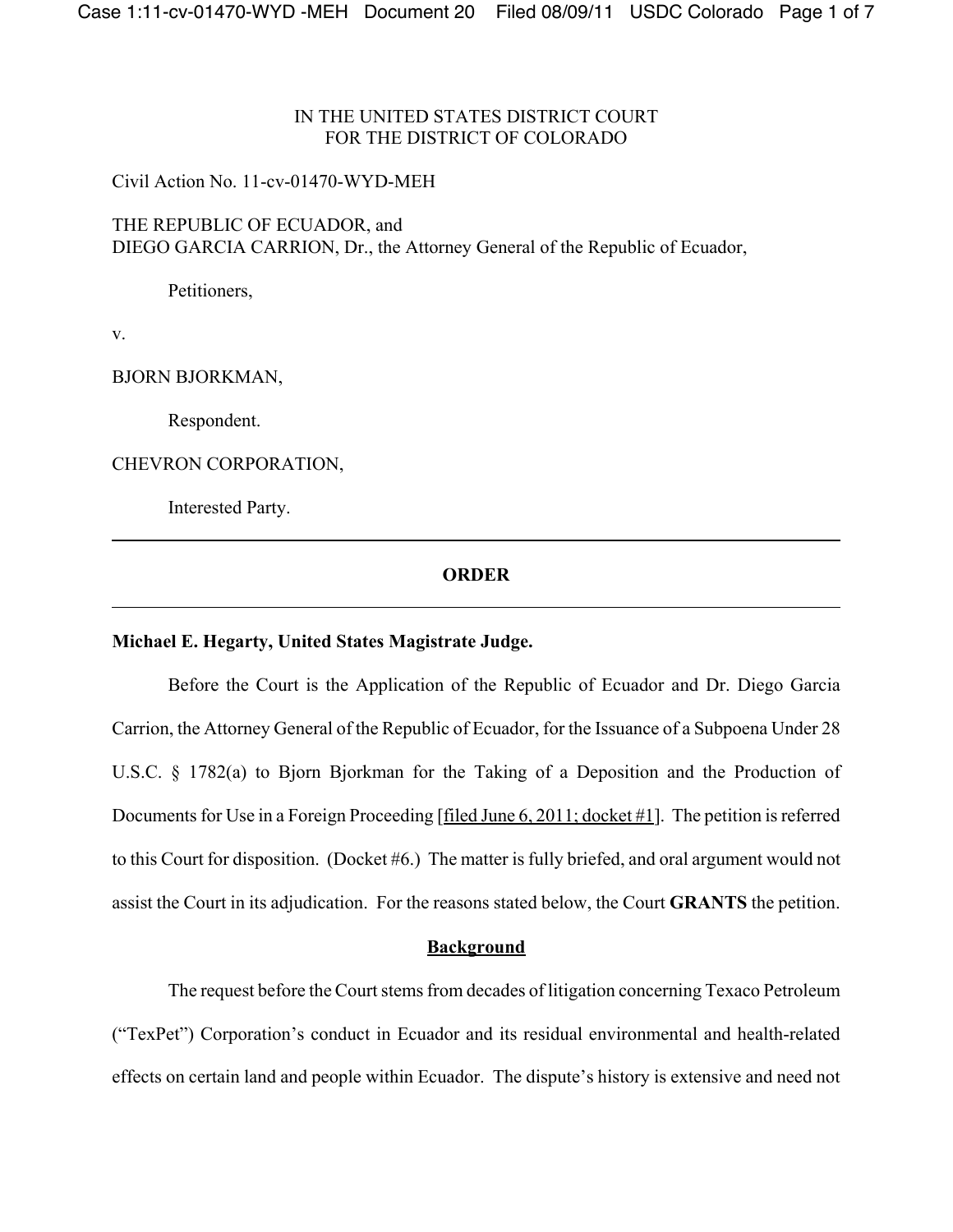be recited in this order. The Court notes that a small part transpired directly before it over the past year and a half, in two other Section 1782 proceedings. In short, the Republic of Ecuador ("Republic") seeks certain discovery from Bjorn Bjorkman, an environmental expert who authored reports for Chevron, for use in a bilateral investment treaty arbitration before the United Nations Commission on International Trade Law ("UNCITRAL") arbitral body. Chevron Corporation, having merged with Texaco and as Interested Party to this proceeding, and Mr. Bjorkman oppose this request on the basis that the tribunal itself can order the requested discovery, and this Court should not interfere in the tribunal's set process. The Court disagrees and finds that the statutory and discretionary factors arising from 28 U.S.C. § 1782(a) weigh in favor of issuing the subpoena.

### **Discussion**

The objective of 28 U.S.C. § 1782 is "to assist foreign tribunals in obtaining relevant information that the tribunals may find useful but, for reasons having no bearing on international comity, they cannot obtain under their own laws." *Intel Corp. v. Advanced Micro Devices, Inc.*, 542 U.S. 241, 262 (2004). 28 U.S.C. § 1782 prescribes as follows:

(a) The district court of the district in which a person resides or is found may order him to give his testimony or statement or to produce a document or other thing for use in a proceeding in a foreign or international tribunal, including criminal investigations conducted before formal accusation. The order may be made pursuant to a letter rogatory issued, or request made, by a foreign or international tribunal or upon the application of any interested person and may direct that the testimony or statement be given, or the document or other thing be produced, before a person appointed by the court. By virtue of his appointment, the person appointed has power to administer any necessary oath and take the testimony or statement. The order may prescribe the practice and procedure, which may be in whole or part the practice and procedure of the foreign country or the international tribunal, for taking the testimony or statement or producing the document or other thing. To the extent that the order does not prescribe otherwise, the testimony or statement shall be taken, and the document or other thing produced, in accordance with the Federal Rules of Civil Procedure.

A person may not be compelled to give his testimony or statement or to produce a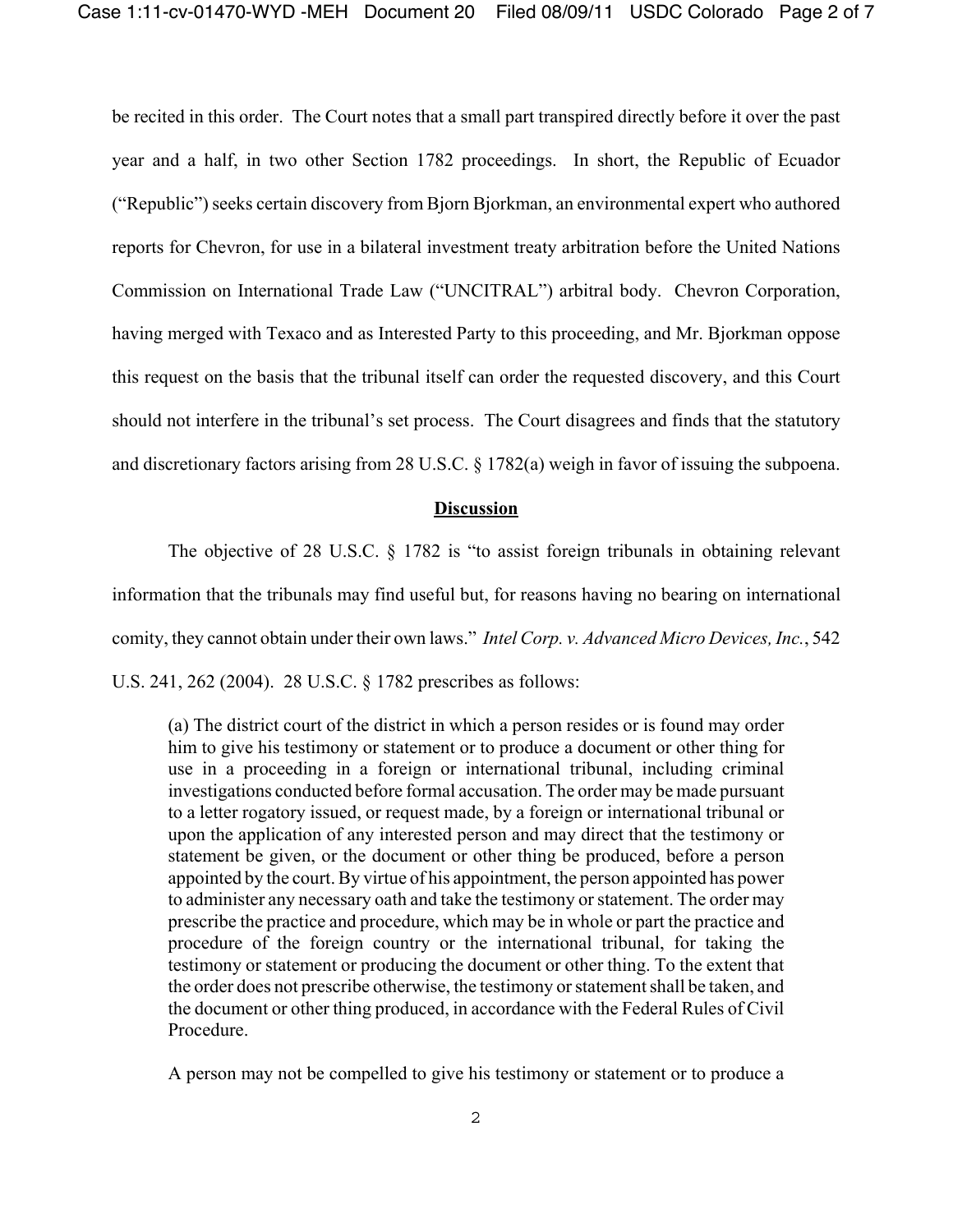document or other thing in violation of any legally applicable privilege.

These statutory requirements are met when "(1) the person from whom discovery is sought resides (or is found) in the district of the district court to which the application is made, (2) the discovery is for use in a foreign proceeding before a tribunal, and (3) the application is made by a foreign or international tribunal or any interested person." *In re Perez Pallares*, No. 10-cv-02528-PAB, 2010 WL 4193072, at \*1 (D. Colo. Oct. 20, 2010) (citing *Schmitz v. Bernstein Liebhard & Lifshitz LLP*, 376 F.3d 79, 83 (2d Cir. 2004)).

Whether to permit the requested discovery remains within the discretion of the Court, even if all of the statutory requirements are met. *Intel Corp.*, 542 U.S. at 260. Discovery rules in foreign tribunals bear no impact on the provision of assistance under Section 1782, and of course, "the foreign tribunal can place conditions on its acceptance of the information to maintain whatever measure of parity it concludes is appropriate." *Intel Corp.*, 542 U.S. at 260-62. The Supreme Court enumerated factors for a court to consider when deciding whether to permit discovery pursuant to Section 1782: (1) whether the party from whom discovery is sought is a participant in a foreign proceeding, or already subject to the jurisdiction of the foreign tribunal; (2) the nature and character of the foreign proceedings; (3) the receptivity of the foreign tribunal to such judicial assistance; (4) whether the request is an attempt to circumvent foreign discovery restrictions; and (5) whether the request is unduly intrusive or burdensome. *In re Application of Michael Wilson & Partners, Ltd.*, No. 06-cv-02575-MSK-PAC (MEH), 2007 WL 2221438, at \*3 (D. Colo. July 27, 2007) (citing *Intel Corp.*, 542 U.S. at 264-65).

The parties appear to agree that the statutory factors are met here, and the Court more explicitly finds that Section 1782(a)'s requirements are satisfied. Mr. Bjorkman is a resident of Fort Collins, Colorado, which is in this District; the discovery sought would be used before the treaty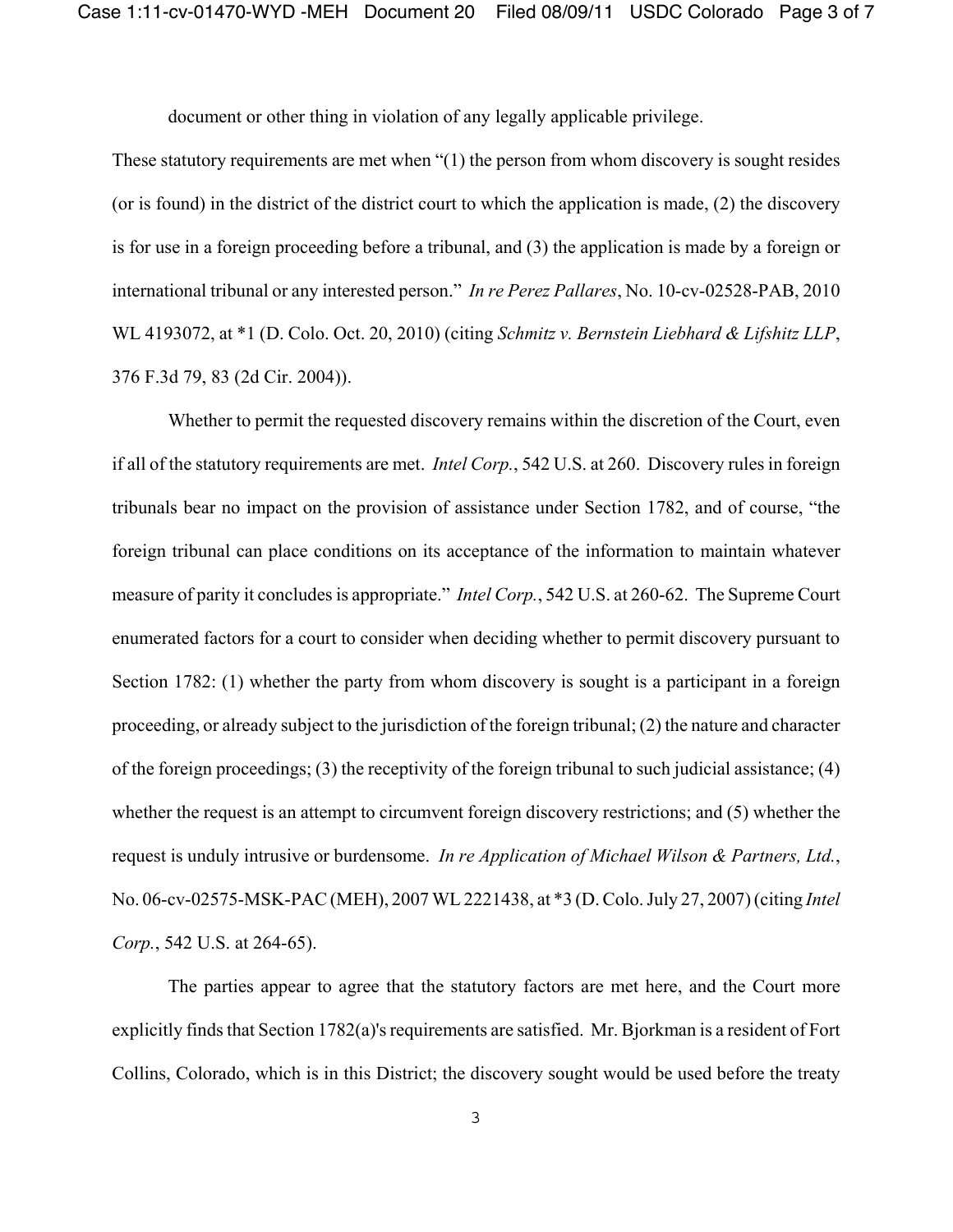arbitration pending at the UNCITRAL tribunal;<sup>1</sup> and the application is made by the Republic of Ecuador, which is clearly an interested person as a party to the UNCITRAL proceeding. As explained below, the Court determines that the discretionary considerations also weigh in favor of permitting the discovery.

Regarding the first factor, Mr. Bjorkman is not a participant in the foreign proceeding, nor is there any indication that he would be subject to the jurisdiction of the UNCITRAL arbitration. The arbitral evidentiary rules cited by Chevron are therefore not persuasive to the Court, as the rules on their face indicate that the tribunal "may require *the parties* to produce documents . . . ." (Docket #9 at 10 (emphasis added).) Mr. Bjorkman is not a party to the arbitration and as a "nonparticipant[ ] in the foreign proceeding may be outside the foreign tribunal's jurisdictional reach; hence, the[ ] evidence, available in the United States, may be unobtainable absent § 1782(a) aid." *Intel Corp.*, 542 U.S. at 264. This consideration relates to the fourth factor as well, in that the Court does not perceive that this request is an attempt to circumvent foreign discovery restrictions, as the arbitral rules do not appear to apply to Mr. Bjorkman in the first place. Nor, as the Republic points out, does Chevron raise an argument that the requested discovery is sought in bad faith. (*See* docket #11 at 9.)

The second and third factors concerning the nature and character of the foreign proceedings and the receptivity of the foreign tribunal to such judicial assistance are not raised as points of contention by either side. In light of this silence, the Court emphasizes that of course, permitting the discovery in this proceeding has no bearing on whether such evidence would be accepted by the

<sup>&</sup>lt;sup>1</sup>There appears to be significant agreement at the district court level that, after the Supreme Court's dicta in *Intel Corp.*, "international arbitral bodies operating under UNCITRAL rules constitute 'foreign tribunals' for purposes of Section 1782." *E.g., In re Application of Chevron Corp.*, 709 F. Supp. 2d 283, 291 (S.D.N.Y. 2010) (citations omitted).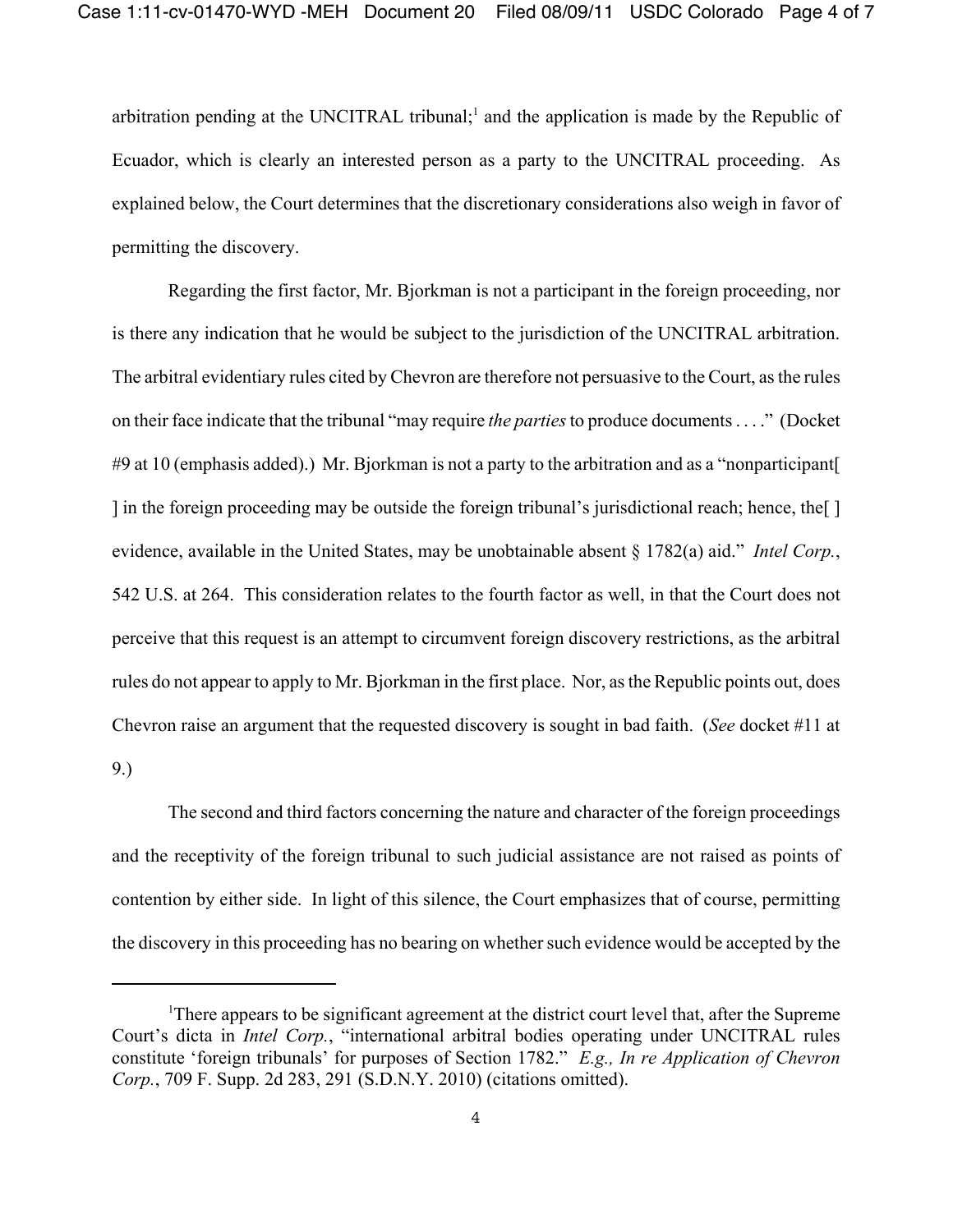UNCITRAL panel. The foreign proceeding "may limit discovery within its domain for reasons peculiar to its own legal practices . . . reasons that do not necessarily signal objection to aid from United States federal courts." *Intel Corp.*, 542 U.S. at 261.

Regarding the last factor, the Republic believes Chevron and Mr. Bjorkman concede this consideration by its silence. (Docket #11 at 4.) The Court agrees, in part. Although Chevron does not raise an express argument asserting undue burden or intrusiveness, Chevron contends that the Republic's subpoena includes impermissible requests that exceed the scope of the federal rules, which are explicitly referred to by Section 1782(a). Chevron requests that, should the Court allow the issuance of the subpoena, the discovery be limited to that permitted by Fed. R. Civ. P. 26(a)(2) governing discovery of individuals considered testifying experts. (Docket #9 at 13-15.)

In its application, the Republic characterizes Mr. Bjorkman as "an expert nominated by Chevron in the *Lago Agrio* litigation, conducting soil samples for the litigation and opining on the Plaintiffs' request for funds needed to restore their ecosystem." (Docket #1 at 3-4.) The purpose of the discovery is "to aid the Republic in defending the validity of the *Lago Agrio* judgment," which is at issue before the UNCITRAL tribunal. (*Id*. at 3.) The Republic states it "seeks the same types of documents and testimony that courts across the United States find are relevant in assessing an expert's reports - documents that are now required to be produced in the ordinary course under the Federal Rules of Civil Procedure." (Docket #3 at 26.)

Chevron represents that it "has not designated Mr. Bjorkman as an expert witness who will testify in the Treaty Arbitration." (Docket #9 at 8.) Chevron explains that it referenced Mr. Bjorkman's reports twice in its "comprehensive 280-page merits submission to the Tribunal" - once cited in regards to TexPet's "obligations to strengthen the area [in Ecuador's] public infrastructure" and once "in a footnote regarding the invalidity of the Cabrera assessment [describing damages],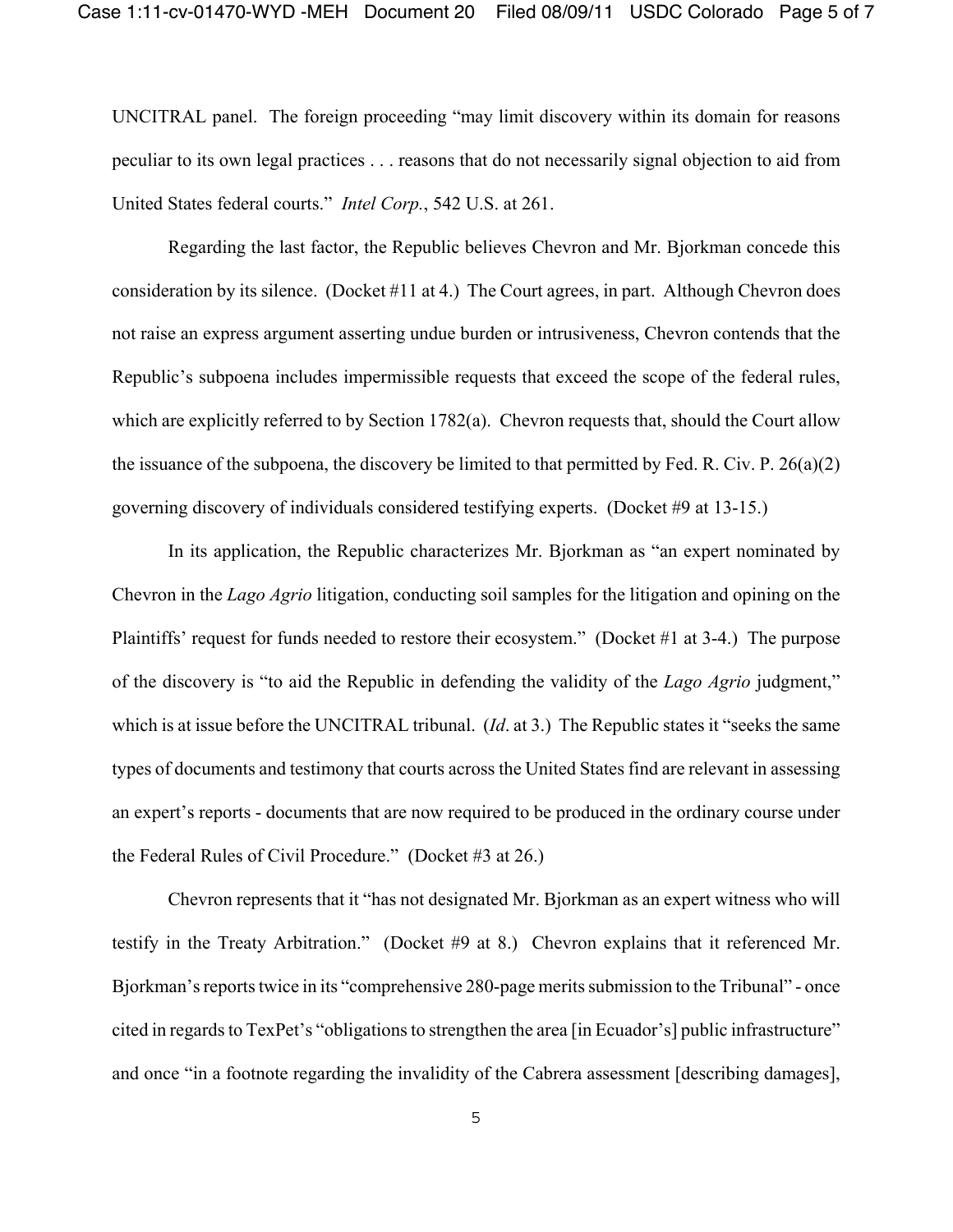where Mr. Bjorkman's reports are cited along with *sixteen* other expert reports."2 (*Id*. (emphasis in original).) Chevron included the two expert reports authored by Mr. Bjorkman as attachments to the merits submission. (*Id*.)

As the Application presently before the Court was filed after December 1, 2010, Chevron believes Fed. R. Civ. P. 26(a)(2) in its revised format should apply, with the effect of narrowing the scope of the requested discovery. Chevron suggests that the subpoena be limited, in light of the protection of documents produced in preparation for trial, to communications that "(i) relate to compensation for the expert's study or testimony; (ii) identify facts or data that the party's attorney provided and that the expert considered in forming the opinions to be expressed; or (iii) identify assumptions that the party's attorney provided and that the expert relied on in forming the opinions to be expressed." (*Id*. at 14 (citing Fed. R. Civ. P. 26(b)(4)(C)).)

The Republic contests this limitation for two reasons: "(1) Bjorkman's reports were submitted well before it came into effect, so there was no expectation of confidentiality, and (2) Chevron itself took advantage of the substantially more liberal prior Rule 26 in most all of its 1782 discovery of Plaintiffs' experts." (Docket #11 at 12.) Additionally, the Republic asserts that Chevron fails to meet its burden of proving privilege, and at the very least, should have to produce a privilege log for the purpose of a proper privilege review on a document by document basis. (*Id*.)

The Court agrees with the Republic that Fed. R. Civ. P. 26(b)(5) requires a party claiming privilege or protection of trial-preparation materials to "(i) expressly make the claim; and (ii) describe the nature of the documents, communications, or tangible things not produced or disclosed -

<sup>&</sup>lt;sup>2</sup>Petitioner describes the same, that Chevron cited Mr. Bjorkman before the arbitral tribunal regarding TexPet's scope of operations in Ecuador and its "involvement in road building and settlement of the region." (Docket #3 at 26.)